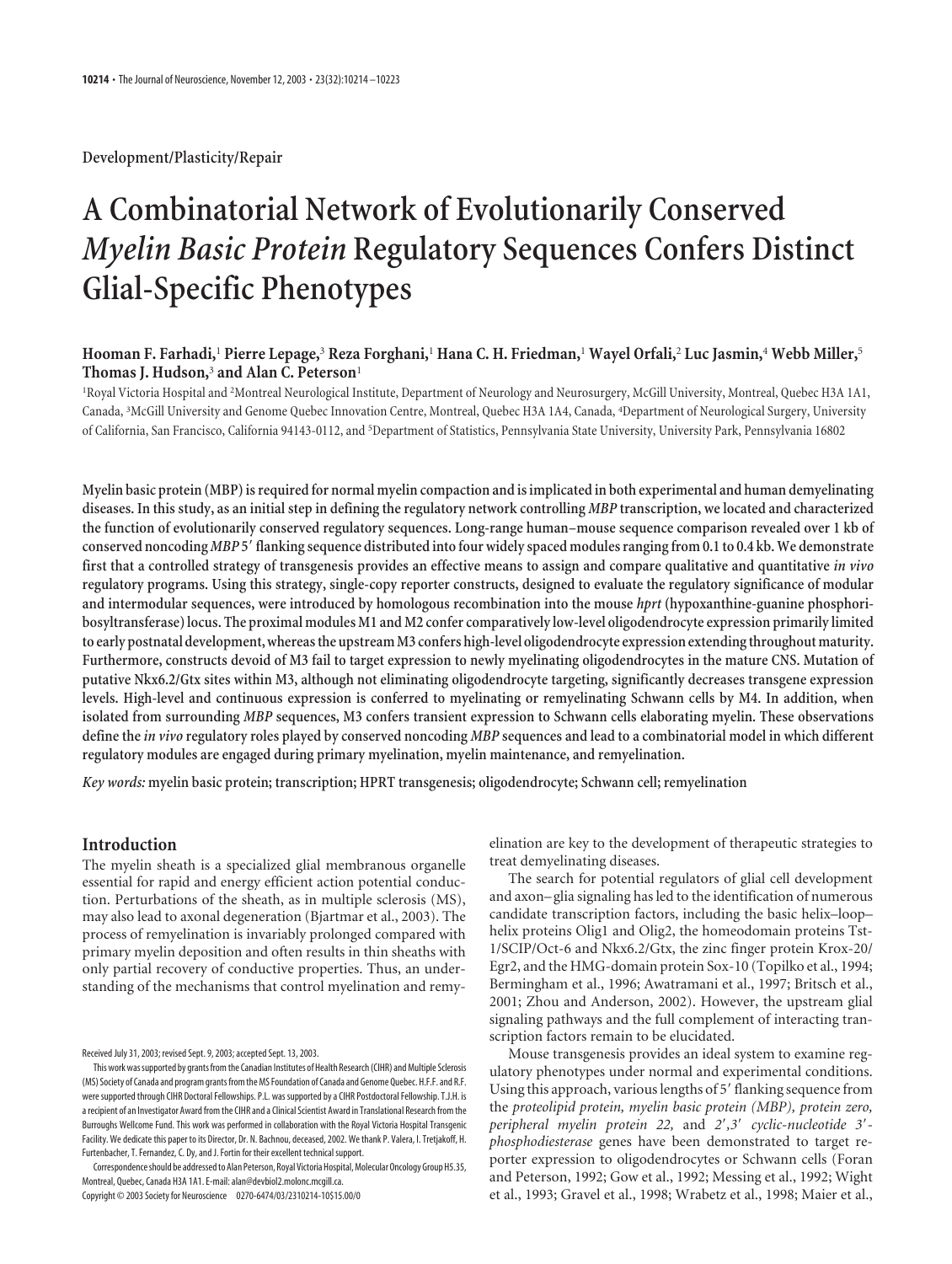2002). However, identifying *cis*-regulatory sequences by this method has been limited by variability associated with copy number and position effects at random transgene insertion loci. The recent description of a controlled transgenesis strategy permitting single-copy construct insertion by homologous recombination at the *hprt* (hypoxanthine-guanine phosphoribosyltransferase) locus resolves these issues, allowing for higher-resolution interconstruct comparisons (Bronson et al., 1996; Vivian et al., 1999; Cvetkovic et al., 2000).

Regulatory sequences are thought to constitute a small fraction of the noncoding portion of the mammalian genome (Waterston et al., 2002). Computational sequence analysis and interspecies comparisons have been used to identify conserved noncoding sequences with potential gene regulatory properties. To date, however, evolutionarily conserved sequences associated with only a few loci have been assigned regulatory functions (Oeltjen et al., 1997; Gottgens et al., 2000; Loots et al., 2000; Pennacchio et al., 2001).

In this study, we combined human–mouse noncoding sequence comparison with targeted transgenesis at the *hprt* locus to identify the *in vivo cis*-regulatory network controlling *MBP*, an essential constituent of central and peripheral myelin (Peterson and Bray, 1984; Readhead et al., 1987). We find that the regulatory programming of *MBP* is accounted for by four widely spaced conserved sequence modules. Each module confers a distinct quantitative and spatiotemporal expression pattern defining specific regulatory programs for primary myelination, myelin maintenance, and remyelination after injury. Together, our observations highlight this combined approach as a valuable tool for assigning qualitative and quantitative *in vivo* regulatory phenotypes and provide a basis for modeling the *cis*-regulatory system controlling myelin protein gene expression.

# **Materials and Methods**

*Isolation of human and mouse MBP clones.* Human *MBP* PAC clone 248\_D\_12 was isolated by screening the RPCI.1 human PAC library with chromosome 18 STS marker WI-9286 and was validated with *Golli/MBP* exon-specific primers. PAC DNA was prepared from 2L cell cultures in LB-Broth containing 30  $\mu$ g/ml kanamycin. DNA was isolated using a midi-prep kit following the instructions of the manufacturer (Qiagen, Hilden, Germany). PAC DNA was sheared using a sonicator to an average of 2 kb fragments. The ends of the fragments were repaired with Mung Bean Nuclease (New England Biolabs, Beverly, MA). The fragments were gel purified twice to select for 2 kb fragments and ligated into an M13mp18 vector digested with *Sma*I. The reactions were then transformed into XL-2 competent cells (Stratagene, La Jolla, CA). Individual plaques of M13 subclones were grown for 16 hr at 37°C in 0.5 ml of 2X YT with 10  $\mu$ l of log-phase TG-1 bacterial cells. Single-strand M13 DNA for sequencing was obtained from 100  $\mu$ l of the culture supernatant using magnetic beads (PerSeptive Biosystems, Foster City, CA) following the instructions of the manufacturer. Isolation of a mouse *MBP* genomic lambda DashII clone (~15 kb) was described previously (Foran and Peterson, 1992).

*Sequencing.* Sequencing of the M13 clones was done with the Dye Primer Cycle Sequencing Ready Reaction kit (Applied Biosystems, Foster City, CA). Sequencing reactions included  $\sim$  400 ng of M13 DNA in 1.5 and  $3 \mu$ l of reaction mixture for each of the four labeled primers. The thermal cycling parameters were as folows: 15 cycles at 96°C for 10 sec, 55°C for 5 sec, and 70°C for 1 min, followed by 15 cycles at 96°C for 10 sec and 70°C for 1 min. The four reactions were mixed and purified with an ethanol precipitation. Samples were loaded and run on an ABI 377 Sequencer according to the instructions of the manufacturer (Applied Biosystems). A portion of the mouse sequence  $(-12 \text{ to } -3 \text{ kb})$  was obtained by walking using specific oligonucleotide primers and analyzed on a LICOR sequencer. Ambiguous mouse and human sequences were verified using the DyeTerminator system (Applied Biosystems) with specific primers. The sequences were supplemented with available sequences present in GenBank, followed by assembly into contigs and analysis with the STADEN (version 1997.1) and MacVector 7.0 (Accelrys, San Diego, CA) software packages.

*Generation of reporter constructs.* A −3.1 kb mouse *MBP*/lacZ construct (Foran and Peterson, 1992) was used to derive constructs containing 165 bp (*Ehe*I), 300 bp (*Stu*I), 377 bp (*Apa*I), or 794 bp (*BseRI*) of proximal promoter sequence driving *lacZ* expression. A  $-9.4$ kb construct was derived by the addition of a 0.44 kb *Pvu*II–*Sac*II fragment to a previously described -8.9 kb *MBP/lacZ* construct (clone 8) (Forghani et al., 2001). Clone 8 was also used to isolate a  $-5.8$  to  $-3.1$  kb *Kpn*I–*Xba*I fragment encompassing M3. Deletion of a 0.6 kb fragment containing M3 was performed by digestion with *Avr*II–*Bgl*II (spanning  $-5.0$  to  $-4.4$  kb). Both  $-5.8$  to  $-3.1$  kb fragments (either containing M3 or not) were in turn ligated upstream of the  $-300$  bp proximal promoter sequence coupled to the coding region of *lacZ*. All of the above *MBP*promoted constructs also included either the complete previously described Schwann cell enhancer 1 (SCE1) sequence (*Sac*II–*Sac*I fragment from  $-8.9$  to  $-8.3$  kb (Forghani et al., 2001) or truncated versions of 0.2 kb SCE1 (*BstEII-BglII* from -8.8 to -8.6 kb), 0.5 kb SCE1 (*SacII-NaeI* from 8.9 to 8.4 kb), or 0.44 kb of upstream SCE2 sequence (*Pvu*II– *SacII* from  $-9.4$  to  $-8.9$  kb (Forghani et al., 2001), as shown in Fig. 1*C*.

Constructs containing M3 alone were generated by ligation of a 0.38 kb *BtgI-AvaII* fragment upstream of either -300 bp of proximal promoter sequence (as above) or a 0.3 kb *HSP68* (heat shock protein) minimal promoter ligated to *lacZ* (clone p610ZA; a gift from R. Kothary, University of Ottawa, Ottawa, Ontario, Canada). To test whether the two putative Nkx6.2/Gtx sites on the  $(+)$  strand of M3 are involved in targeting function, complementary M3 sequence encoding oligonucleotides bearing mutations that abolish Nkx6.2/Gtx binding (GT*TAAT*GC → GT*TGGCGC* and TT*TAAT*TC → TT*TGGCCC*; custom made by Sheldon Biotechnology Centre, McGill University, Montreal, Quebec, Canada) (Awatramani et al., 1997) were annealed and cloned into M3. The mutated sequence (M3  $\delta$ nkx6.2) was subsequently ligated to the 5' end of  $-300$  bp/SCE1. The resultant mutant (M3  $\delta$ nkx6.2/ $-300$  bp/ SCE1) was confirmed by sequencing of both strands.

M4-containing sequences were similarly ligated upstream of the heterologous *HSP68* minimal promoter: namely, a mouse 1.1 kb *Pvu*II– *PvuII* fragment (spanning −9.4 to −8.3 kb), a mouse 0.4 kb *BstXI–AvrII* fragment (spanning 9.1 to 8.7 kb), and a human 1.0 kb *Bss*SI–*Eco*RI fragment (spanning  $-15.5$  to  $-14.5$  kb). A construct containing modular sequences with minimal surrounding sequence was generated by sequential ligation of M4 1.1 kb and M3 (0.38 kb fragment) upstream of 794 bp of proximal promoter sequence ligated to *lacZ*.

All of the above constructs were directionally inserted into a slightly modified version of the *hprt*targeting vector pMP8SKB (a gift from Sarah Bronson, Pennsylvania State University, Hershey, PA).

*Cell culture and electroporation.* BK4-embryonic stem (ES) cells bearing the *hprt* docking site (also a generous gift from Sarah Bronson) or a derivative on a mixed genetic background (C57BL/6 and 129) generated in our laboratory were grown on gamma-irradiated murine embryonic fibroblasts in high-glucose DMEM (Invitrogen, Gaithersburg, MD) supplemented with 15% heat-inactivated FBS, 1% L-glutamine, 1% MEM amino acids, 1% sodium pyruvate, 1% penicillin-streptomycin, 0.1 mm 2-mercaptoethanol, and 50  $\mu$ l of leukemia inhibitory factor (Invitrogen). A quantity of 5–7  $\times$  10<sup>6</sup> BK4-ES cells were electroporated with 40  $\mu$ g of linearized DNA (250 V and 500  $\mu$ F, Gene Pulser II; Bio-Rad, Hercules, CA). Homologous recombinants were selected on HAT-supplemented medium, containing 0.1 mm hypoxanthine, 0.0004 mm aminopterin, and 0.016 mM thymidine (Sigma, St. Louis, MO). HAT-resistant colonies were picked 14–21 d later for propagation.

*Generation of transgenic mice.* All experiments involving animals were conducted in accordance with McGill University animal care guidelines. Targeted ES cells were injected into C57BL/6-derived blastocysts that were then transplanted into the uteri of recipient females. Resulting chimeric males were bred with C57BL/6 females, and the F1 agouti female offspring were backcrossed with C57BL/6 males. Genotyping was performed by PCR analysis of genomic DNA with *lacZ* coding sequencespecific primers.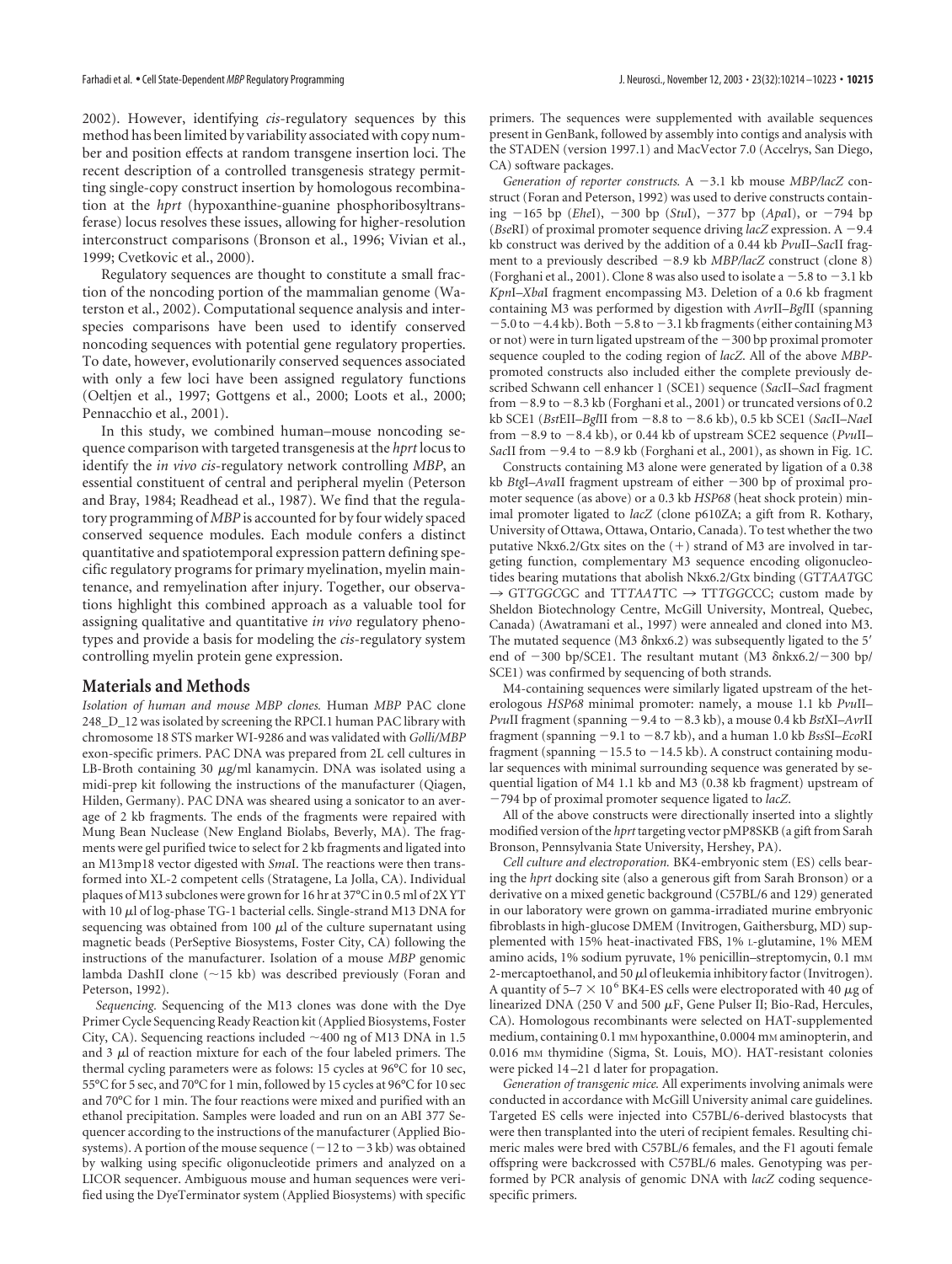*Demyelination–nerve injury models.* To induce spinal cord demyelination, adult female mice (2–3 months of age) were injected intrathecally at the L4–L5 level with 0.3  $\mu$ g of cholera toxin subunit B (CTB)-saporin (Advanced Targeting Systems, San Diego, CA) dissolved in sterile 0.9% saline. Tissues were analyzed after a 6 week recovery period. To induce peripheral nerve regeneration, adult male or female mice (2–3 months of age) were anesthetized, and unilateral sciatic nerve crushes were performed (two times for 10 sec each) at the midthigh level with a number 5 forceps. Sciatic nerves were analyzed at 14 or 21 d post crush (dpc) injury.

Histochemical detection of  $\beta$ -galactosidase activity. Histochemical staining was performed as described previously (Forghani et al., 2001). Briefly, mice were anesthetized and perfused transcardially with 0.5% paraformaldehyde and 2.5% glutaraldehyde in 0.1 M phosphate buffer, pH 7.4. After postfixation for 1 additional hour, whole mounts or tissue sections (brain, spinal cord, or dorsal root ganglia) were incubated at 37°C in staining solution containing 5 mm potassium ferricyanide, 5 mm potassium ferrocyanide, 2 mm magnesium chloride, 0.02% Nonidet P-40, and 0.4 mg/ml Bluo-Gal (Sigma).

*Microscopy.* Stained whole-mount specimens and spinal cord vibratome sections were viewed on a Wild M5A stereomicroscope (Leica, Wetzlar, Germany) and photographed with a Zeiss (Oberkochen, Germany) AxioCam HRc. Adjacent vibratome sections were embedded in Epon. After trimming, semithin (1  $\mu$ m) and thin (10 nm) sections were prepared using an ultramicrotome (Reichert Jung) and processed for light microscopy and electron microscopy (Phillips CM-10), respectively.

*Quantitation of -galactosidase expression levels.* Cervical spinal cords were dissected from C57BL/6 backcrossed postnatal day 18 (P18) mice and homogenized with two 10 sec bursts of a Polytron homogenizer in 10 vol (0.7 ml) of lysis solution (100 mm potassium phosphate and 0.2% Triton X-100). Total protein concentrations were then measured for all extracts in triplicate by the Bradford microassay procedure (Bio-Rad). Two separate methodologies were used for quantitation of activity levels. Absolute activity levels differed in the two techniques, but relative levels were conserved. The Galacto-Star chemiluminescent assay system (Applied Biosystems) with readings performed on a Revelation MLX luminometer (Dynex Technologies, Chantilly, VA) was used following the instructions of the manufacturer for comparison of expression levels from independently derived transgenic lines bearing identical constructs (see Fig. 4*A*, inset). The fluorescent substrate DDAO galactoside [9*H*- (1,3-dichloro-9,9-dimethylacridin-2-one-7-yl)galactopyranoside] (Molecular Probes, Eugene, OR) with quantitation using the Typhoon phosphorimager and ImageQuant software (Molecular Dynamics, Sunnyvale, CA) was used for comparison of activity levels between different constructs (see Fig. 4*A*). Standard curves were generated by assaying serial dilutions of  $\beta$ -galactosidase (Roche Diagnostics, Hertfordshire, UK) in triplicate.

#### **Results**

#### **Human–mouse sequence comparison reveals four conserved modules**

To search for evolutionarily conserved *MBP* regulatory elements, human (25 kb) and mouse (12 kb) 5' flanking sequences were sequenced and compared. Figure 1*A* shows a percentage identity plot (PIP) generated by the PIPMaker program (Schwartz et al., 2000), with the human sequence represented on the *x*-axis. This comparison revealed a relatively high level of interspecies polymorphism equivalent to that observed at the  $\beta$ -globin locus (Hardison et al., 1997). Using the threshold criteria of 75% identity over 100 bp, four conserved modules were identified. These range in length from 106 to 369 bp (Fig. 1*B*) and demonstrate percentage identities of 87, 78, 79, and 82% (M1 to M4, respectively). All intermodular sequences are longer in human than in mouse, with additional human–mouse conservation present only in short sequences  $( $30 \text{ bp}$ ), typically adjacent to the modules$ (as defined by the above criteria).

We further evaluated the modular sequences for the presence of known regulatory elements linked to *MBP* regulation. We

searched for such elements using both MacVector 7.0 software and the Transcription Factor Database (TRANSFAC; http:// transfac.gbf.de/TRANSFAC/) (Wingender et al., 2001). Over 250 experimentally characterized murine *cis*-regulatory sites were recognized in M1 to M4, including putative high-affinity recognition sites for the glial-associated factors Krox-20/Egr2, Sox-10, and Nkx6.2/Gtx.

#### **The** *hprt* **locus does not deregulate MBP-promoted reporter gene expression in myelinating glia**

To determine whether regulatory function is conferred by the conserved noncoding *MBP* sequences, we applied a controlled transgenesis strategy permitting direct interconstruct comparisons of both qualitative and quantitative regulatory phenotypes. Reporter constructs containing different configurations of modular and intermodular sequence were inserted, in single-copy and in a known orientation, at a predetermined site at the *hprt* locus (Bronson et al., 1996; Vivian et al., 1999; Cvetkovic et al., 2000) (Fig. 1*C*). We show first that the chosen *hprt* docking site provides a transcriptionally favorable environment with representative constructs displaying spatiotemporal expression patterns paralleling that observed with multiple independently derived random insertion transgenic lines. A relatively weak *MBP* promoter  $(-3.1)$ kb) (Foran and Peterson, 1992) drives readily detectable reporter gene expression (Fig. 2*A*,*B*,*E*,*F*), whereas stronger promoters  $(-9.4 \text{ kb}, \text{Fig. 2C}, G; \text{ and } -8.9 \text{ kb}, \text{ see below})$  drive markedly higher expression levels. These *hprt*-docked constructs also contain the previously described SCE1 sequence, which, as again expected from numerous random insertion lines (Forghani et al., 2001), targets continuous high-level Schwann cell expression.

Despite ubiquitous expression of the endogenous *hprt* gene, its 5' flanking sequence provides a relatively neutral environment. A sensitive *hprt*-docked enhancer trap construct, regulated by 0.3 kb of the *HSP68* promoter, is expressed only in cardiomyocytes (data not shown) and blood vessels (including in the CNS) (Fig. 2*D*,*H*) and, at trace levels, in spinal cord dorsal gray matter (data not shown). Thus, *hprt*-associated enhancers do not drive expression in myelinated glia or neurons. Although additional features of the *hprt*-docking site chromatin and regulatory environment remain to be elucidated, this circumstance supports the use of direct interconstruct regulatory program comparisons made throughout this investigation.

#### **Multiple pathways mediate oligodendrocyte targeting during development**

The design of reporter constructs analyzed here was based on the modular structure of conserved *MBP 5* flanking sequence. Subsequent analysis of reporter gene expression was performed in either tissue sections or whole-mount preparations of spinal cords and brain (oligodendrocytes), or spinal roots and sciatic nerves (Schwann cells). Expression was analyzed mainly at P18, corresponding to peak MBP mRNA accumulation in the CNS (Mathisen et al., 1993), at multiple mature ages when stable and lower MBP mRNA levels are observed, and in the remyelinating CNS and PNS of mature mice.

To begin, we evaluated the putative regulatory function of M1 and M2 sequences using a series of proximal promoter sequences extending to  $-794$  bp. No oligodendrocyte expression was detected from constructs regulated by either  $-165$  bp (data not shown) or  $-300$  bp (Fig. 3*F*, see below) of proximal promoter sequence. In contrast, extending the promoter to  $-377$  bp, and thus including the complete M1 sequence, leads to expression in oligodendrocytes during primary myelination (Fig. 3*A*), which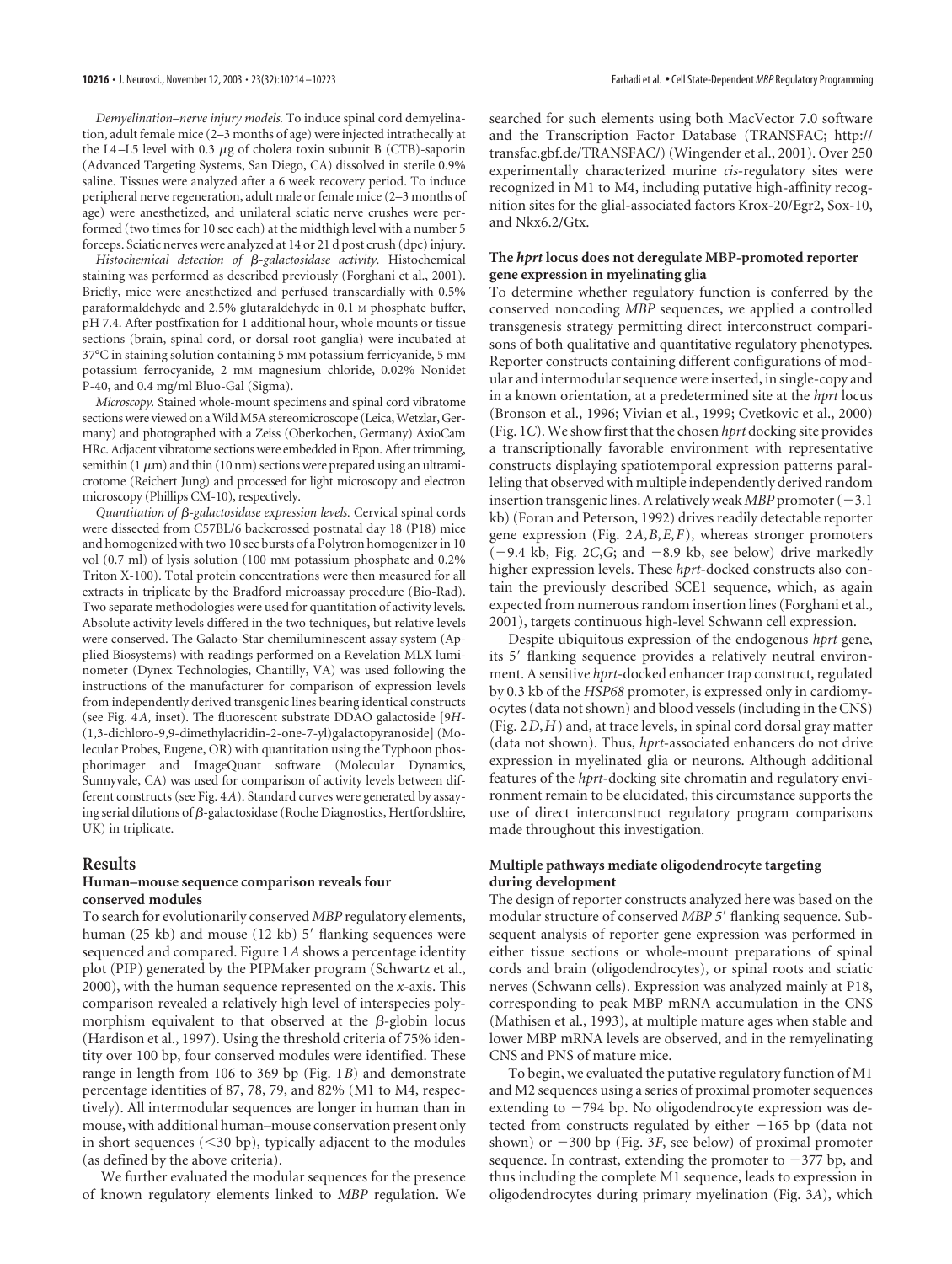A



# B

TGTGC CCT CTTC CT - GC CGTGGGAGGT GCCA GGG GTGAGCTATG TG GAGC AA ATAAAAAC TATATGT TCT GG GCACACAAAG GAGGCATT - GGTGTGA GA<br>TGTGA CCC CTTT CTC GA TGTGGGAGGG TCCC TGA GTGAGCTATTTA GAGTAC ATAAAAAC TATATGT TCC GA GCACACAAAA GAG  $-15312$  $-15215$  $mM4$ TETECE ANA STTTTC AACA AATCT CT GCGGGA ACCCTGGCA CGCAG hM4 -15214 TECCTCCCTTCATCACO mM4 .8988 TCCC -15016 hM4 -15114 CCATC GCAAA TCCACAGGCC ACACCATGGC CCTTTTTGTTTCCTTTGCCCTCCCTGGTGACCCCAAGCACAGC<br>mM4 -8889 TCATAGCAAG TCCACAGGCTACACGATGGG CCTTTTTGTTTCCTG TGCCCTCCCAGGTGACCCCAAGCC CAGG CTGCCA GC GG CAG AAGTATTCCAT GAA -R790 hM4 -15015 CAAGGAG CGTCCTCTTTG GCCC TGGCCCACACTTCCAA ATTCCATG GT - - CTCTGCAGGG CTC GGCC TCCT<br>mM4 -8789 CAAGGAA GGTCCTCTCTA GCCG - GGCCCACACG CCCAGATTCCATA GCTCCTCTGCAGGC CTA GGCTGCCT

Module 4

#### Module 3

-<br>6813 AGATTTAGACTT CTTC GCAT ACTTCTTA TGTGT TGGGAGA AGCT ACTTTGGGGACAA AA AT GCCC TTCTCTGTG CCTCACAAA TAACTGC ATTCAG - GGA<br>-4991 AGATTTAGACTC CTTA CCAC ACTTCTTG CAGGA AGGGAGG AGCC ACTTTGGA GACAC AG AGCC - - TCTCTGTA TCTCA .<br>1971 4. CACAAAGCCCAACTGTTGCAAAAATATTAGTATTCAGATGT TCTTGTGTTTTGTTAATGCATTTAATTATGTACAATATAGCTATTGTTTTCC TTTCACA<br>1999 SACAAAGCCCAACTGTTGTAAAAATATTAGTATTCAGATGC GCTTGTGTTTTGTTAATGCATTTAATTCCTCACAGTATAGCTGTTGTCTTCTCTCCTCA -4 -<br>5614 TT TGCA TTA ATT TA TA TTAGCTAG AGA AC A TA A AGCA CAG CTA TAA AAT CAGA CT<br>-4793 TC TGCG TT CGTT TC TG AC AGCTAC AGA AT TTA TAGCG CA A CTC CAG AAC CAGG CT  $mM3$ 

Module 2 .<br>1932. TGCAA AAAGA TG TGGC AAG TT TTG TT - TCT ACC AAGAAA ACTAAAAA CACC TT TG TCAAT AAA TGC TCCATA TT TAACTTA TGCACC AGTGGCC - 637<br>- 703. TGCAG AAAGA TG TGGG AAG TC CTGT CTGC AGTGAGAAC ACTAAAAG CACCTT TT GTCAAAC GACCGCTTG  $\frac{1}{100}$ **HM2** -636 TITTAAAC -629<br>-605 TITTAAAC -598  $mM$ 

#### Module 1

-368 CTCTCCCT **TATAGGAGACAGCTAGG TCAAGACCCCT CAGAGAAAGCT GC** hM<sup>-</sup> **GTCCC GTGCTC AGCT TT GC ACAGGCCCC TATTCATATC**  $mM1$ CTGTGCGTTTTATAGGAGACAGCTAGTTCAAGACCCCAGGAAGAAAGCGGCTTTGTCCCCCTCTAGGCCTCGTACAGGCCCACATTCATATCTCATTGT1

CCAGGA EAGGCAGATECGAA CCAGAACAATGGGACCTCCTCTCAGGACACAGCGGTGACTEACTCCAAGCG CACAGCG GACCCG AAGAATGCCTGG<br>GCAGGG EAGGCAGATGCGATCCAGAACAATGGGACCTCGGCTGAGGACACGGCGGTGACAGACTCCAAGCA CACAGCA GACCCAAAGAATA ACTGG hM1<br>mM1

- CAS GA TGCCCACCCAGCTGACCCAGGGAS CCGCCCCCACTTGATCCGCCTCT CCCGAGATGCCCCGGGGAGGAGGACAACACCTTCAAAGACAGGC **HM**  $mM1$ GCCCACCCAGCTGACCCAGGGAACCGCCCCCCACTTGATCCGCCTCTTTTCCCGAGATGCCCCGGGAAGGGACAACACCTTCAAAGACAGGC 168 014 0
- .<br>, CCTCT GAGTCCGACGAGCTC CAGACCATCCAAGAAGACGAGTGCAGCC ACC TCCGA GAGCCTGGATGTG 1<br>, CCTCA GAGTCCGACGAGCTT CAGACCATCCAAGAAGACC CCACAGCAGCT TCCGG AGGCCTGGATGTG 1 hM1<br>mM1



**Figure 1.** Human–mouse sequence comparison identifies putative regulatory modules evaluated in reporter constructs. *A*, Alignment of human (25 kb) and mouse (12 kb) *MBP*5 flanking sequences using the PIPMaker software. The human genomic sequence is represented on the*x*-axis, and its percentage identity to the mouse sequence (from 50 to 100%) is represented on the*y*-axis. This analysis reveals similarly ordered and oriented conserved sequence modules. Modular sequences, represented in distinct colors, are designated as module 1 through 4 (M1 to M4) proceeding 5' from the proximal promoter. In addition, an interspersed repeat lies at -19 kb of the human sequence. *B*, ClustalW alignment (MacVector 7.0) reveals that the individual modules vary in length from 106 to 369 bp in the mouse (lower limit of 75% sequence identity over at least 100 bp). Numbering is from the initiator ATG.*C*, Schematic representation, drawn to scale, of reporter constructs inserted in single copy at the mouse*hprt* locus. Enlarged boxes, colored as in *A*, correspond to the conserved modules in their entirety. Intermodular*MBP*sequences and *HSP68*promoter sequences are represented in gray and black, respectively. SCE1 and SCE2 sequences (Forghani et al., 2001) are both represented in blue and gray. Human M4 is denoted by the symbol h. All constructs are ligated to a*lacZ*reporter gene.

shuts off by approximately P30 (data not shown). The sequence extending to  $-794$  bp, and thus including M2, results in higher levels of reporter gene expression at P18 (Fig. 3*B*, see below) and extends the period of expression (Fig. 3*C*) (construct also differs in content of truncated Schwann cell enhancer sequences ligated 3 of lacZ). Like the M1-regulated construct, expression in oligodendrocytes is transient, and, at 3 months of age, only a small oligodendrocyte subpopulation expresses the  $-794$  bp regulated reporter (data not shown).

To determine whether M3 has regulatory function, a series of five constructs was evaluated. In contrast to M1- or M2 containing constructs, a construct bearing the 0.38 kb M3 containing sequence, ligated to the heterologous *HSP68* promoter, was expressed at high levels not only in juvenile mice but throughout maturity and senescence (Fig. 3*D*,*E*). Furthermore, an identical CNS expression pattern is observed when either the 0.38 or 2.7 kb (from  $-5.8$  to  $-3.1$  kb) M3-containing sequence is

ligated to the nontargeting (minimal) 300 bp *MBP* promoter (Fig. 3*F–H*). Finally, a construct otherwise identical to that bearing the  $-5.8$  to  $-3.1$  kb sequence but deleted of a 0.6 kb M3-containing fragment fails to express in oligodendrocytes at any age (Fig. 3*I*).

Together, these results demonstrate that major oligodendrocyte targeting functions reside within the first three *MBP* modules, corresponding to a total of 0.7 kb of conserved sequence. Depending on the stage of CNS maturation, M1, M2, and M3 all contribute to oligodendrocyte expression. Whereas M1- and M2 containing constructs are expressed robustly in oligodendrocytes of juvenile mice during primary myelination, M3 alone drives continuous expression in the mature CNS.

# **M1 and M2 fail to target expression during adult CNS remyelination**

A demyelinating insult in the mature CNS results in local maturation of oligodendrocyte progenitors that subsequently initiate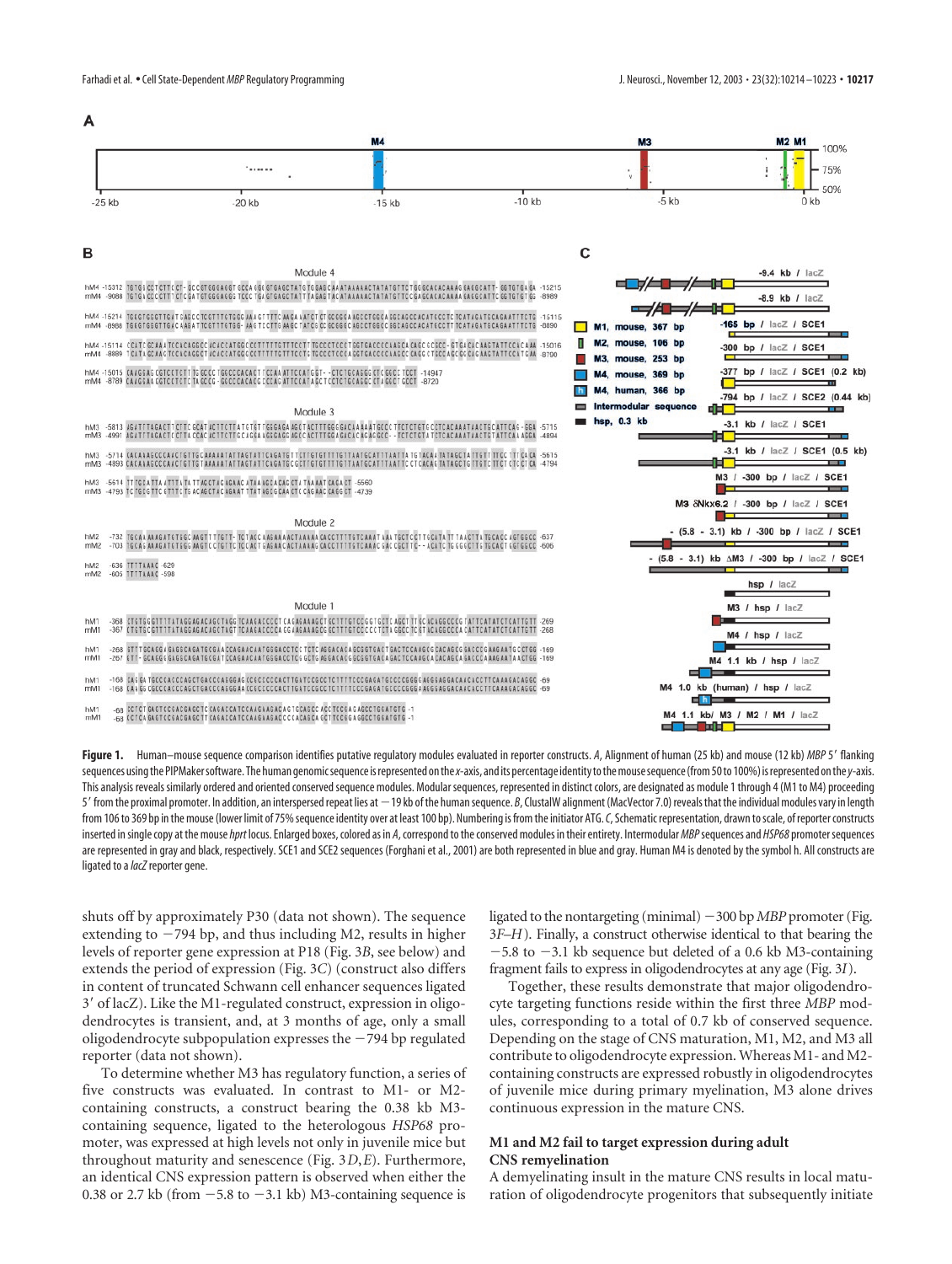expression of myelin genes (including *MBP*) and partially remyelinate denuded axon segments. Among *MBP*-regulated constructs that express in oligodendrocytes during primary development, the 3.1 kb regulated construct fails to be reactivated in such newly myelinating adult brain oligodendrocytes, whereas  $a - 8.9$  kb regulated construct is expressed robustly (B. Finsen and A. C. Peterson, unpublished observations). Using a novel spinal cord demyelination strategy (Jasmin et al., 2000), we show here that neither the  $-3.1$ kb (Fig.  $4A$ , C) nor the  $-794$  bp sequence (Fig. 4*B*,*D*) drive expression in newly myelinating oligodendrocytes analyzed at 6 weeks after the demyelinating insult. -Galactosidase histochemical labeling and electron microscopic analysis of adjacent spinal cord cross-sections reveals no detectable activity in oligodendrocytes elaborating thin compact myelin sheaths typical of adult remyelination. Together, these results suggest that M3, essential for expression throughout myelin maintenance, may also be required for *MBP* expression during myelin repair in the adult CNS.

#### **M3 and M4 targeting to myelinating Schwann cells depends on combinatorial interactions**

MBP also is expressed by Schwann cells myelinating PNS axons and the previously designated 0.6 kb SCE1 sequence (Forghani et al., 2001) located at  $-8.9$  to  $-8.3$  kb partially overlaps M4 (-9.1 to 8.7 kb). All *hprt*-docked constructs containing M4, including minimally promoted constructs, express in myelinating Schwann cells during both primary development and regeneration after sciatic nerve crush (Fig. 5*A*,*B*,*F*). Furthermore, constructs regulated by the human M4 sequence also express robustly, demonstrating multiple levels of human–mouse conservation in the mechanism regulating Schwann cell MBP expression (Fig. 5*C*,*D*).

Our combined data provide strong evidence that major MBP regulatory subprograms are conferred through each of the modules identified by sequence conservation. In addition, in the course of these functional studies, evidence of combinatorial regulatory control extending beyond individual modules was encountered. Previous investigations showed that *MBP* 5

flanking sequences initiating at the proximal promoter must extend into M4 to confer Schwann cell expression (Foran and Peterson, 1992; Gow et al., 1992; Forghani et al., 2001). Thus, it was unexpected that a construct bearing only M3 sequences would drive expression in Schwann cells. Nonetheless, when isolated from adjacent intermodular sequences, M3 drives robust, albeit transient, Schwann cell expression during both develop-



**Figure 2.** The*hprt*-docking site is permissive and does not deregulate *MBP*targeting in myelinating glia. *A*, *E*, As predicted from pronuclear lines (Foran and Peterson, 1992; Forghani et al., 2001), a *lacZ* reporter construct driven by -3.1 kb of proximal promoter sequence and SCE1 is expressed in spinal cord (SpC) and brain oligodendrocytes and spinal root (SpR) Schwann cells of P18 mice (arrows). *B*, *F*, As observed with randomly integrated constructs,  $-3.1$  kb-mediated oligodendrocyte expression gradually shuts off in adults, whereas high-level SCE1-mediated Schwann cell expression is maintained (shown at 6 weeks). *C*, *G*, A reporter construct driven by  $-9.4$  kb, and thus containing the full complement of recognized evolutionarily conserved sequence, is expressed at high levels in myelinating cells throughout development and maturity (shown at 12 weeks).*D*,*H*,*LacZ*driven by the 0.3 kb *HSP68* minimal promoter alone is expressed at high levels only in CNS endothelial cells, with no detectable expression in either oligodendrocytes or Schwann cells (shown at 6 weeks).



**Figure 3.** Multiple pathways mediate oligodendrocyte targeting during primary myelination. A, B, lacZ regulated by  $-377$ bp/SCE1 (0.2 kb), which includes M1, or 794 bp/SCE2 (0.44 kb), which includes both M1 and M2, is expressed in spinal cord oligodendrocytes at P18. C,  $-794$  bp/SCE2 (0.44 kb) mediated oligodendrocyte expression gradually shuts off in the adult (shown at 6 weeks), in a pattern similar to that seen for the  $-3.1$  kb/SCE1 construct. *D*, *E*, M3 has autonomous oligodendrocyte targeting ability. A 0.38 kb M3 fragment ligated to the *HSP68* minimal promoter (0.3 kb) drives high-level expression in spinal cord oligodendrocytes (shown at P18 and 24 weeks, respectively). *F*, A truncated version of M1 (-300 bp) does not drive oligodendrocyte expression (shown at P18). *G*, *H*, Addition of either 0.38 or 2.7 kb (spanning from  $-5.8$  to  $-3.1$  kb) module 3-containing sequences to  $-300$  bp *MBP* results in high-level and continuous oligodendrocyte expression throughout development and adulthood (shown at P18). *I*, An otherwise identical construct, deleted of a 0.6 kb sequence spanning M3 (from  $-5.3$  to  $-4.7$  kb), fails to express in oligodendrocytes throughout development and adulthood (shown at P18). Constructs represented in *F–I* contain the SCE1 sequence ligated 3' of the lacZ gene, accounting for expression in Schwann cells (Forghani et al., 2001).

ment and sciatic nerve remyelination (Fig. 5*E*,*G*,*H*). Because the control *HSP68* construct is not expressed in either developing or remyelinating sciatic nerve Schwann cells (Fig. 5*I*), this activity is attributable to M3 alone.

Additional evidence for combinatorial regulatory control was revealed for M4-containing constructs. When divorced from additional *MBP* sequence, M4-containing constructs express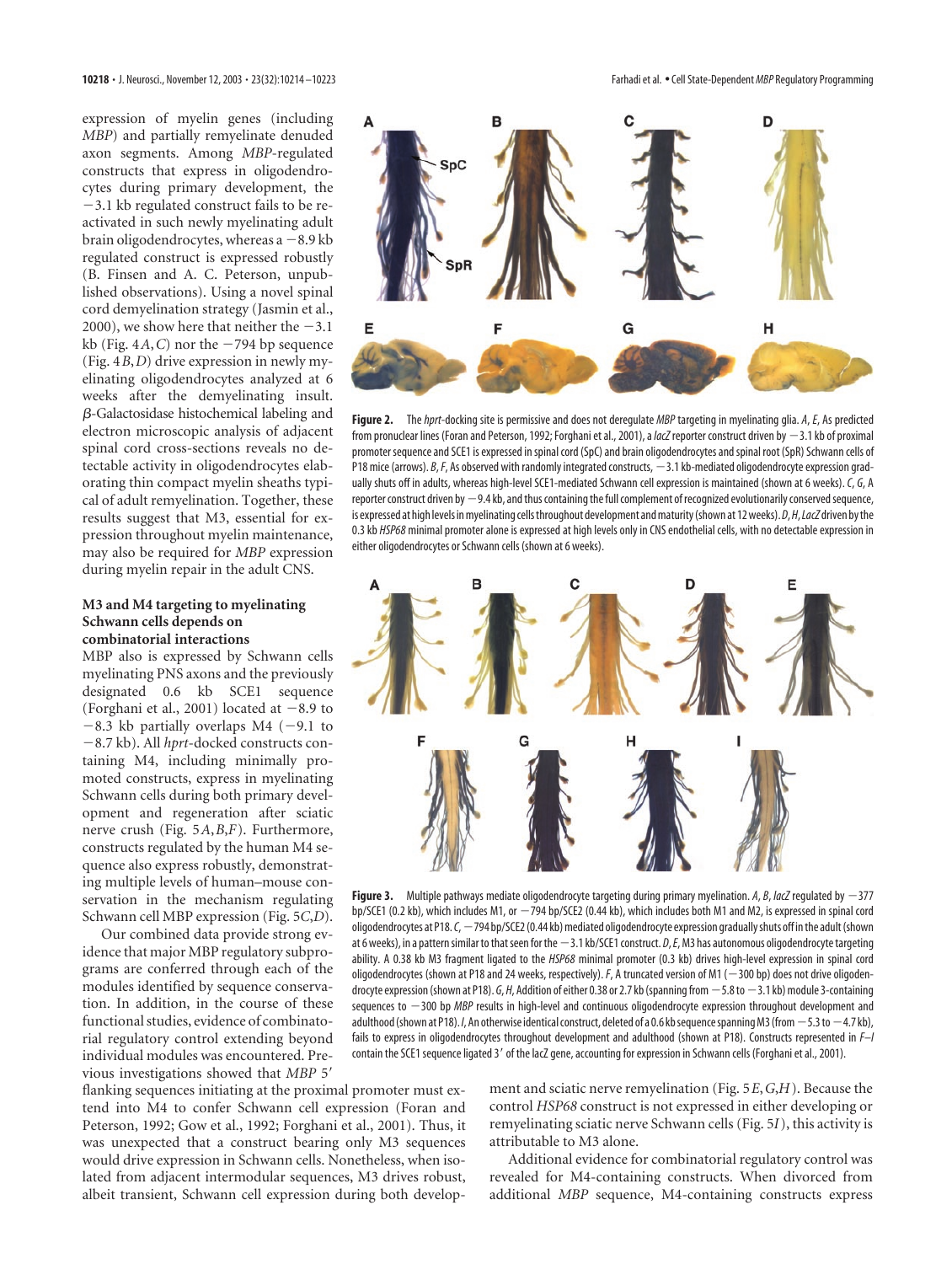

**Figure 4.** M1 and M2 do not drive expression in newly myelinating oligodendrocytes in adults. *A*, *B*, *lacZ*reporter constructs bearing -3.1 kb/SCE1 (0.5 kb) or -794 bp/SCE2 (0.44 kb), respectively, fail to express in newly myelinating adult oligodendrocytes 6 weeks after spinal cord demyelination induced by intrathecal injection of CTB-saporin (Jasmin et al., 2000).*C*, *D*, Sections adjacent to histochemical preparations were processed for electron microscopy with boxed areas in *A* and *B* sampled in *C*and *D*, respectively. Variable  $\beta$ -galactosidase labeling is observed across the section, but areas devoid of labeling contain profiles typical of newly myelinating oligodendrocytes (boxed areas at 900 $\times$  shown at 6300 $\times$  on right).

ectopically in satellite glia of dorsal root ganglia (Fig. 5*A–D* and data not shown), whereas the  $-9.4$  kb construct shows no such expression (Fig. 2*C*). The M4 1.1 kb/M3/M2/M1 construct (which contains all the modules with only minimal surrounding sequence) reveals a regulation program similar to that conferred by contiguous *MBP* sequences extending to  $-9.4$  kb and, as observed in the chimeric preparation shown in Figure 6, appears not to express in satellite glia. Thus, elements serving to constrain the spectrum of glial cell types expressing MBP also likely reside within modular sequences.

The unmasked M3 Schwann cell enhancer activity and the M4-mediated satellite cell targeting suggest that either intermodular or modular sequences can serve to restrict the cellspecific enhancer function contained in modular sequences. Because combinatorial regulatory activity underlies the above two targeting phenotypes, it raised the possibility that such interactions might also regulate quantitative phenotypes.

# **Quantitative comparison of** *hprt***-**

**docked reporter gene expression levels** For the well characterized *endo-16* locus of sea urchin (Yuh et al., 1998, 2001; Bolouri and Davidson, 2002), quantitative functions have been shown to play a major role in the overall *cis*-regulatory program. To determine whether *MBP* regulatory sequences similarly control a variety of complex quantitative phenotypes, we first set out to validate quantitative comparisons between *hprt*-docked constructs by determining whether independently derived transgenic lines bearing identical constructs accumulate similar levels of  $\beta$ -galactosidase. Figure 7 (inset) shows that pairs of transgenic lines derived from independent embryonic stem cell clones bearing  $-3.1$  kb/SCE1,  $-8.9$  kb, or 9.4 kb constructs display similar  $\beta$ -galactosidase activity levels (across the broad range of quantitative phenotypes predicted from the histochemical preparations). Thus, we conclude that differences in interconstruct  $\beta$ -galactosidase activity levels can be reliably ascribed to the complement of regulatory elements contained within each construct.

Our investigations reveal extensive quantitative modulation because mice bearing the various constructs demonstrated a wide range of oligodendrocyte  $\beta$ -galactosidase activity levels (Fig. 7). There is an  $\sim$ 25-fold difference between the expression levels of the  $-377$  bp/SCE1  $(0.2 \text{ kb})$  and  $-9.4 \text{ kb}$  transgenic lines. In particular, significant enhancement appears to be conferred through modular activity mediated by M3. For example, the  $M3/hsp$  and  $M3/-300$  bp/SCE1 lines have -galactosidase activity levels approximately eightfold that of  $-794$  bp/SCE2  $(0.44 \text{ kb})$  and 36% that of the  $-9.4 \text{ kb}$  line. In addition, certain intermodular se-

quences also appear to be associated with significant quantitative activity; the  $(-5.8 \text{ to } -3.1 \text{ kb})$ / $-300 \text{ bp/SCE1}$  transgenic line displays  $\sim$  2.1-fold  $\beta$ -galactosidase activity compared with the  $M3/-300$  bp/SCE1 line, possibly related to short conserved sequences lying adjacent to M3.

To identify functional regulatory elements *in vivo*, we extended our quantitative analysis to examine the potential contribution of putative binding sites for transcription factors already implicated in oligodendrocyte maturation. We initially focused on putative sites within M3, because we show that it is the dominant regulator of transgene expression in mature oligodendrocytes. Nkx6.2/Gtx is an oligodendrocyte-specific homeodomain protein known to avidly bind TAAT-containing consensus sites (Awatramani et al., 1997, 2000). Two evolutionarily conserved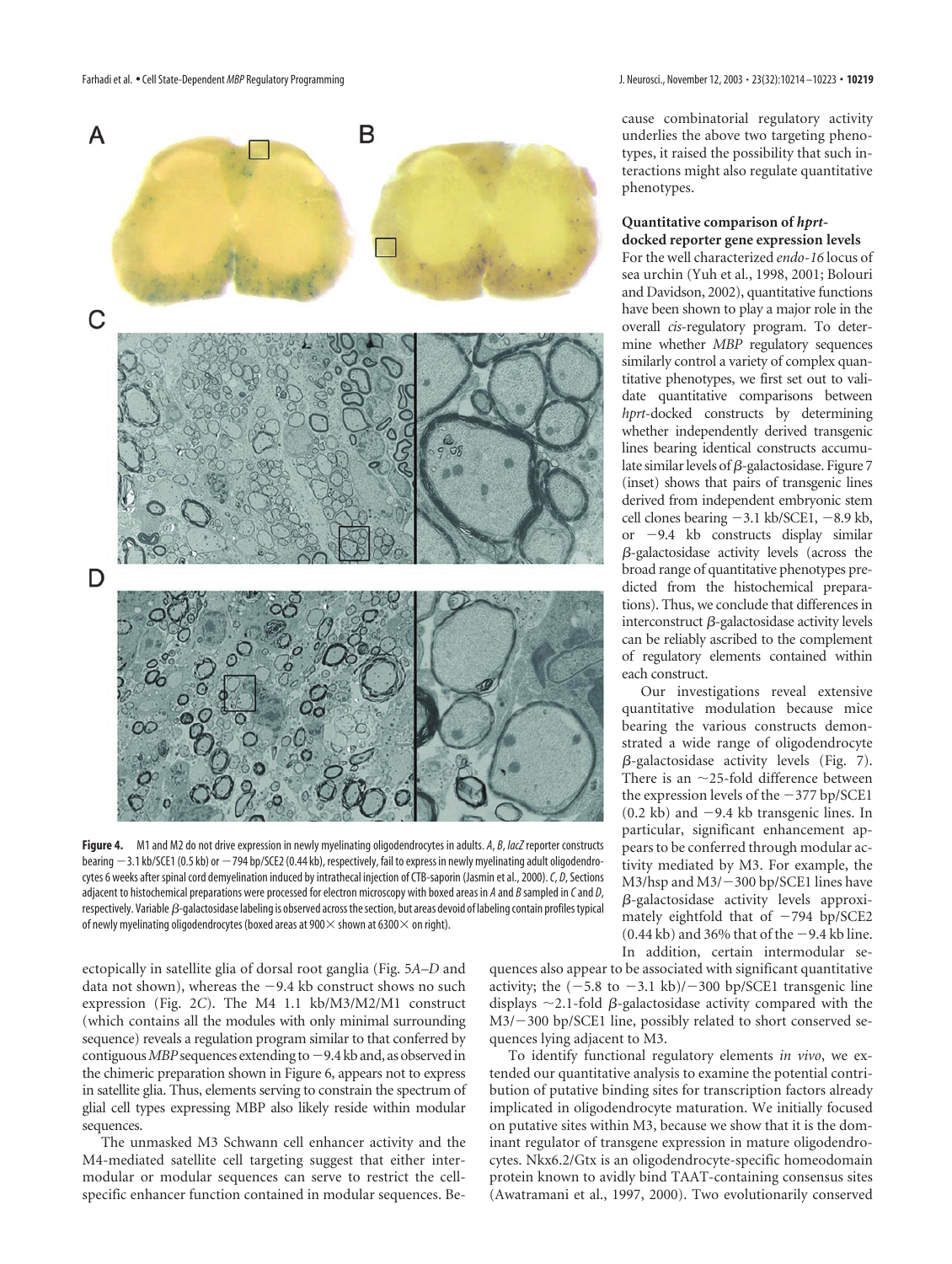putative Nkx6.2/Gtx binding sites (both containing the essential TAAT core) on the  $(+)$  strand of M3 were mutated in a manner to abolish binding (Awatramani et al., 1997, 2000). The resultant M3 -Nkx6.2/300 bp/SCE1 construct (bearing the M3 sequence mutations  $GTTAATGC \rightarrow$ GT*TGGC*GC and TT*TAAT*TC 3 TT*TG-GC*CC) retains continuous oligodendrocyte targeting activity (data not shown). However, quantitative analysis at P18 reveals a statistically significant decrease  $(\sim]35\%)$  in oligodendrocyte  $\beta$ -galactosidase activity levels (Fig. 7). Thus, Nkx6.2/Gtx (or related Nkx homeodomain protein) mediated regulation through these elements is not essential for M3 oligodendrocyte targeting function, but transcriptional efficiency *in vivo* is finely modulated through transcription factor binding at one or both of these two homeodomain sites.

#### **Discussion**

# **Multiple modules differentially regulate** *MBP* **expression in oligodendrocytes**

In this investigation, we validated and applied an efficient strategy for the *in vivo* identification and functional characterization of *MBP* regulatory sequences. Initially, comparison of large regions of human and mouse*MBP*noncoding sequences identified four widely spaced conserved noncoding modules, totaling  $\sim$ 1 kb in length. Using a novel targeted transgenesis paradigm that allows for single-copy insertion at the *hprt* locus, each module was shown to confer a unique cell-targeting and quantitative gene programming function, seemingly irrespective of absolute spacing from the transcriptional start site. A model summarizing the basic combinatorial targeting and quantita-

tive programs of the *MBP* regulatory system is presented in Figure 8. Together, our results demonstrate that three *MBP* modules differentially control major cell-state-dependent targeting activities and expression levels during CNS primary myelination and myelin maintenance, whereas modular and intermodular interactions contribute to maintain glial specificity.

Several *in vivo* studies have focused on the *MBP* proximal promoter region and together have demonstrated that short segments are sufficient to activate oligodendrocyte-specific and developmentally regulated reporter gene expression (Turnley et al., 1991; Gow et al., 1992; Miskimins et al., 1992; Goujet-Zalc et al., 1993; Wrabetz et al., 1998). Other studies, using similar promoters, have revealed ectopic expression in a number of nonneural tissues (Yoshioka et al., 1991; Asipu et al., 2001). In this study of *hprt*-docked constructs, the shortest segment mediating oligodendrocyte-specific targeting was the M1-containing  $-377$ bp sequence, and it conferred activity only during the postnatal period encompassing primary CNS myelin deposition. Truncation of M1 ( $-300$  bp, Fig.  $3F$ ;  $-165$  bp, data not shown) led to complete loss of oligodendrocyte targeting. It is notable that the first 138 bp of the *MBP* promoter also is a widely expressed exon included in an overlapping transcriptional unit (Campagnoni et



**Figure 5.** M3 and M4 individually target expression to myelinating Schwann cells. *A–C*, Reporter constructs M4 1.1 kb/*hsp*, M4/*hsp*, and M4 1.0 kb (human)/*hsp* all demonstrate high-level expression in spinal root Schwann cells throughout primary development and in the adult (all shown at 12 weeks). *D*, A randomly inserted M4 1.0 kb (human)/hsp reporter construct similarly results in high-level Schwann cell expression (shown at 12 weeks).*E*, The M3/*hsp*reporter construct drives high-level expression in spinal root Schwann cells but only during active myelin formation in primary development (shown at P10).*F*, The M4 1.1 kb/*hsp* construct is expressed at high levels in both mature (left of arrow) and remyelinating (right of arrow) Schwann cells (shown at 21 dpc).  $G$ , *H*, The M3/*hsp* construct also drives expression in Schwann cells during the initial phase of remyelination after sciatic nerve crush injury but gradually shuts off (portion of nerve to right of arrow), shown at 14 and 21 dpc, respectively. *I*, The control *HSP68*-promoted construct fails to express in either mature or remyelinating Schwann cells (shown at 14 dpc).

al., 1993). Thus, conservation in this portion of M1 likely includes constraints imposed by this coding function. In contrast to the present findings, a previous study (Goujet-Zalc et al., 1993) using random insertion transgenesis reported oligodendrocyte targeting from a construct regulated by the same  $-300$  bp promoter sequence. However, construct multimerization and enhancer trapping are commonly observed at random insertion transgene loci, potentially leading to novel regulatory element interactions (Heard et al., 1999).

Extension of proximal promoter sequence to include M2 as well as M1 (with the  $-794$  bp construct) increases oligodendrocyte reporter gene expression  $(\sim]37\%)$  at P18 and modestly extends the period of expression, at least in a subpopulation of oligodendrocytes. Only M3-containing constructs were uniformly expressed at high levels in oligodendrocytes throughout primary development, adulthood, and senescence. At P18, the M3/*hsp* construct (which contains no other MBP sequence except the 0.38 kb fragment encompassing M3) was expressed at approximately eightfold the level of the  $-794$  bp construct and at  $\sim$ 36% that of the  $-9.4$  kb construct (which contains the entire complement of modules). Thus, M3 appears to be the primary regulator of MBP expression both in terms of enhancing expres-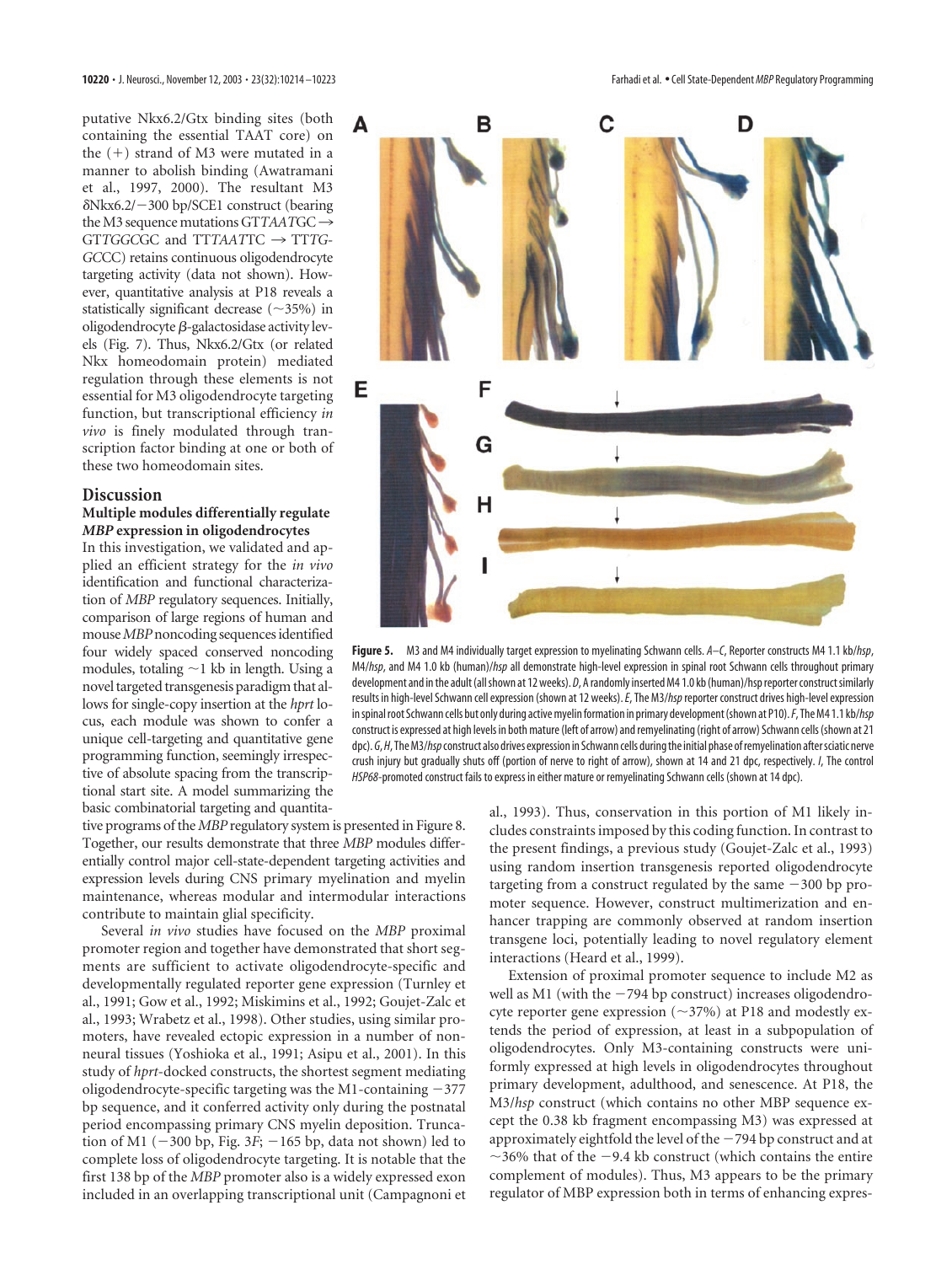

**Figure 6.** Combined M1 to M4 targeting profile parallels that of  $-9.4$  kb construct. The M4 1.1kb/M3/M2/M1 construct is expressed at high levels throughout development and maturity in both oligodendrocytes and Schwann cells but not in dorsal root ganglia (shown here in a chimera at 6 weeks).



**Figure 7.** Multiple comparisons of  $\beta$ -galactosidase activity levels between transgenic lines validates quantitative analysis of *hprt*-docked reporter genes. Inset demonstrates that independently derived transgenic lines bearing the same construct at the *hprt* locus accumulate similar levels of  $\beta$ -galactosidase (units per micrograms of total protein) in oligodendrocytes (comparisons between pairs of transgenic lines derived from independent ES clones bearing  $-3.1$  kb/SCE1,  $-8.9$  kb, and  $-9.4$  kb constructs are shown). Comparisons of the expression levels achieved by the  $-9.4$  kb reporter construct and constructs regulated by variously truncated MBP sequences demonstrate that significant enhancer activity is associated with all three oligodendrocyte targeting modules.

sion levels during primary myelin deposition and independently regulating expression during myelin maintenance.

These findings are consistent with previous reports demonstrating that proximal promoter sequences, up to  $-1.3$  and  $-3$ kb in length, targeted low-level expression to myelinating oligodendrocytes that was attenuated with maturation (Foran and



**Figure 8.** Modular organization of the*MBP cis*-regulatory system. Schematic representation of recognized regulatory programs conferred by *MBP* modular sequences. Targeting activity is represented by solid arrows in oligodendrocytes (OL) and Schwann cells (SC). Potential intermodular regulatory activity is represented by dotted lines.

Peterson, 1992; Miskimins et al., 1992; Wrabetz et al., 1998). In contrast, a randomly integrated  $-1.9$  kb proximal promoter sequence did confer high-level oligodendrocyte reporter gene expression in adult mice (Gow et al., 1992). Unpredicted effects of copy number and integration site or the presence of introns could account for this difference. Alternatively, the  $-1.9$  kb promoter contains a unique combination of enhancer and repressor elements not revealed by the current analysis. We consider the latter scenario less likely because the intervening region between  $-1.9$ kb and M2 contains no modular sequence, and there is minimal difference between the quantitative phenotypes of the  $-3.1$  kband  $-794$  bp-promoted constructs.

Throughout this investigation, *hprt* targeting made it possible to use interconstruct comparisons to assign precise quantitative phenotypes. Analysis of these quantitative results suggests that most of the differences may derive from a simple additive relationship among the regulatory sequences. Notably, addition of the activities derived from constructs regulated by individual modular sequences results in a value approximating one-half that observed for the contiguous  $-9.4$  kb sequence. This difference may indicate either the influence of combinatorial relationships or the exclusion of relevant sequence from the defined modules. The relatively large quantitative difference observed for M3 alone versus M3 in the context of an additional 2.3 kb of surrounding sequence is consistent with the latter circumstance and suggests that not all functional regulatory sequences are grouped into distinct modules.

Among the few factors directly implicated in the coordinated activation of myelin gene expression, the homeodomain protein Nkx6.2/Gtx in particular has been shown to be expressed exclusively in differentiated oligodendrocytes (Awatramani et al., 1997). Notably, its temporal expression profile parallels that of myelin-specific mRNAs in multiple cell states (Awatramani et al., 1997; Sim et al., 2000). In addition, *in vitro* assays have demonstrated that Nkx6.2/Gtx binds to a number of recognition sites within both *MBP* and *proteolipid protein* proximal promoters, although none of the *MBP* putative sites previously examined encode a high-affinity TAAT core (Awatramani et al., 1997, 2000). In contrast, M3 contains three such TAAT core domains, and a construct bearing mutations in the two sites contained within the  $(+)$  strand shows decreased expression levels at P18 (Fig. 7). Thus, Nkx6.2/Gtx (or related homeodomain proteins) appears to function within a complex network of factors impinging on M3 in oligodendrocytes. Investigations are ongoing to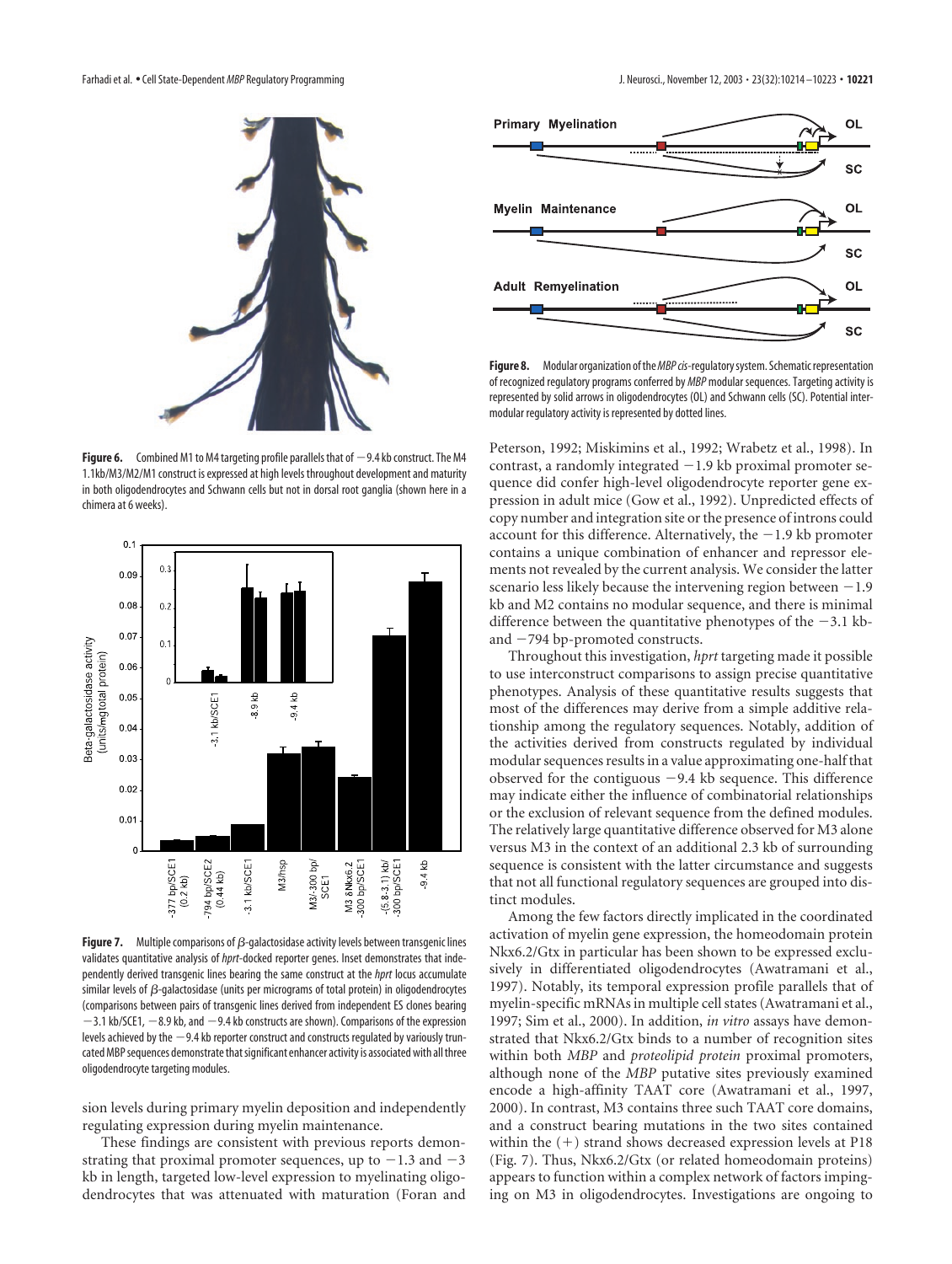unmask the contributions to transcriptional efficiency by the remaining TAAT as well as other putative binding sites within M3.

#### **Newly myelinating adult oligodendrocytes do not recapitulate the developmental recruitment of** *MBP* **modules**

CNS lesions in experimental demyelination and in diseases such as MS show delayed and frequently incomplete remyelination (Franklin, 2002). Although no susceptibility locus has so far been unequivocally identified for MS, strong evidence points to the involvement of genetic factors (Pihlaja et al., 2003). Abortive adult remyelination could result from deficient recruitment of oligodendrocyte precursors (which involves both migration and proliferation), a relative decrease in the rate of differentiation of recruited precursors into myelination competent adult oligodendrocytes, altered myelin protein gene regulation, or a combination thereof (Franklin et al., 1997; Gensert and Goldman, 1997).

Our results suggest that the M3 elements that independently mediate expression throughout myelin maintenance in the uninjured adult may also be recruited for expression in newly myelinating oligodendrocytes in the adult after a demyelinating insult. Although M1 and M2 drive expression during development in the CNS, they neither maintain expression in the adult nor reinitiate expression after a demyelinating injury (Fig. 4). The differential *MBP* modular recruitment exhibited by newly myelinating adult oligodendrocytes suggests that the limited remyelination capacity seen throughout the CNS, across species and in numerous disease states, may thus involve critical differences in the programming of essential myelin genes compared with primary development, possibly reflecting different transcription factor repertoires.

#### **Schwann cells demonstrate a distinct pattern of modular recruitment**

We showed previously that the M4-overlapping SCE1 sequence was both necessary and sufficient for developmentally regulated targeting to myelinating Schwann cells (Forghani et al., 2001). The experimental paradigm used here revealed additional Schwann cell enhancer activity within M3. This activity transiently targets expression to primary myelinating and adult remyelinating Schwann cells, coincident in both cases with the rapid phase of myelin deposition. In contrast to M4, which can target robustly during development and remyelination independent of any other *MBP* sequences, M3 activity is revealed only when it is isolated from other *MBP* sequences. Although its Schwann cell enhancer role in the context of the endogenous locus remains to be established, M3 interacts specifically with Schwann cell transcription factors during myelin elaboration and therefore can be used effectively as a probe or marker for factors expressed at this maturation stage.

#### **Conclusion**

Our observations identify a complex of sequence motifs through which *MBP* expression is differentially controlled in the CNS and PNS during primary myelination, myelin maintenance, and *de novo* myelin formation in the adult. In addition to providing a tool to target precisely predetermined levels of exogenous gene products to myelinating glia, we believe it likely that such motifs will serve as effective probes leading to the identification of the relevant transcription factors engaged in such different glial states as seen during development, maturity, or after myelin perturbations secondary to genetic alterations or injury. Through such associations, linking myelin gene regulation to cellular signaling may then be possible (Stolt et al., 2002).

Finally, although it is likely that many strategies will be used in the functional analysis of regulatory sequences, this investigation demonstrates the effectiveness of the controlled *hprt* transgenesis technique in assigning both qualitative and quantitative *in vivo* regulatory phenotypes. With the emergence of the complete genome sequences for human, mouse, and other organisms (Lander et al., 2001; Venter et al., 2001; Waterston et al., 2002), comparative analysis can be applied on a genome-wide scale (Deloukas et al., 2001; Mural et al., 2002). As similar levels of functional understanding are achieved with additional model loci, new insights into genome organization and the structure of regulatory networks appear likely.

#### **References**

- Asipu A, Mellor AL, Blair GE (2001) The specificity of the myelin basic protein gene promoter studied in transgenic mice. Biochem Biophys Res Commun 288:809–818.
- Awatramani R, Scherer S, Grinspan J, Collarini E, Skoff R, O'Hagan D, Garbern J, Kamholz J (1997) Evidence that the homeodomain protein Gtx is involved in the regulation of oligodendrocyte myelination. J Neurosci 17:6657–6668.
- Awatramani R, Beesley J, Yang H, Jiang H, Cambi F, Grinspan J, Garbern J, Kamholz J (2000) Gtx, an oligodendrocyte-specific homeodomain protein, has repressor activity. J Neurosci Res 61:376–387.
- Bermingham Jr JR, Scherer SS, O'Connell S, Arroyo E, Kalla KA, Powell FL, Rosenfeld MG (1996) Tst-1/Oct-6/SCIP regulates a unique step in peripheral myelination and is required for normal respiration. Genes Dev 10:1751–1762.
- Bjartmar C, Wujek JR, Trapp BD (2003) Axonal loss in the pathology of MS: consequences for understanding the progressive phase of the disease. J Neurol Sci 206:165–171.
- Bolouri H, Davidson EH (2002) Modeling DNA sequence-based cisregulatory gene networks. Dev Biol 246:2–13.
- Britsch S, Goerich DE, Riethmacher D, Peirano RI, Rossner M, Nave KA, Birchmeier C, Wegner M (2001) The transcription factor Sox10 is a key regulator of peripheral glial development. Genes Dev 15:66–78.
- Bronson SK, Plaehn EG, Kluckman KD, Hagaman JR, Maeda N, Smithies O (1996) Single-copy transgenic mice with chosen-site integration. Proc Natl Acad Sci USA 93:9067–9072.
- Campagnoni AT, Pribyl TM, Campagnoni CW, Kampf K, Amur-Umarjee S, Landry CF, Handley VW, Newman SL, Garbay B, Kitamura K (1993) Structure and developmental regulation of Golli-mbp, a 105-kilobase gene that encompasses the myelin basic protein gene and is expressed in cells in the oligodendrocyte lineage in the brain. J Biol Chem 268:4930–4938.
- Cvetkovic B, Yang B, Williamson RA, Sigmund CD (2000) Appropriate tissue- and cell-specific expression of a single copy human angiotensinogen transgene specifically targeted upstream of the HPRT locus by homologous recombination. J Biol Chem 275:1073–1078.
- Deloukas P, Matthews LH, Ashurst J, Burton J, Gilbert JG, Jones M, Stavrides G, Almeida JP, Babbage AK, Bagguley CL, Bailey J, Barlow KF, Bates KN, Beard LM, Beare DM, Beasley OP, Bird CP, Blakey SE, Bridgeman AM, Brown AJ, et al. (2001) The DNA sequence and comparative analysis of human chromosome 20. Nature 414:865–871.
- Foran DR, Peterson AC (1992) Myelin acquisition in the central nervous system of the mouse revealed by an MBP-Lac Z transgene. J Neurosci 12:4890–4897.
- Forghani R, Garofalo L, Foran DR, Farhadi HF, Lepage P, Hudson TJ, Tretjakoff I, Valera P, Peterson A (2001) A distal upstream enhancer from the myelin basic protein gene regulates expression in myelin-forming Schwann cells. J Neurosci 21:3780–3787.
- Franklin RJ (2002) Why does remyelination fail in multiple sclerosis? Nat Rev Neurosci 3:705–714.
- Franklin RJ, Gilson JM, Blakemore WF (1997) Local recruitment of remyelinating cells in the repair of demyelination in the central nervous system. J Neurosci Res 50:337–344.
- Gensert JM, Goldman JE (1997) Endogenous progenitors remyelinate demyelinated axons in the adult CNS. Neuron 19:197–203.
- Gottgens B, Barton LM, Gilbert JG, Bench AJ, Sanchez MJ, Bahn S, Mistry S, Grafham D, McMurray A, Vaudin M, Amaya E, Bentley DR, Green AR,